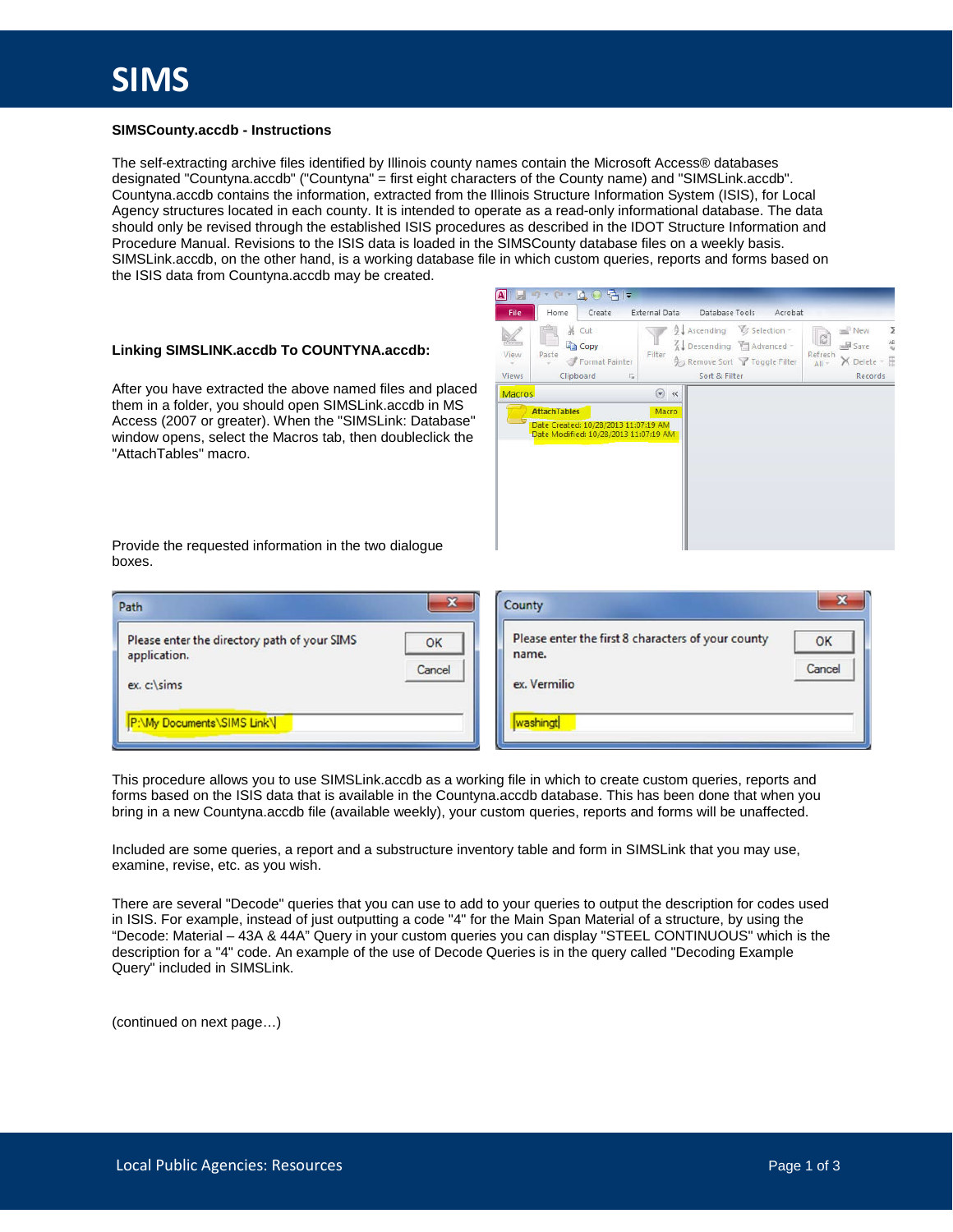# **SIMS**



A few things to keep in mind when doing queries on the ISIS data:

- You should normally have a field called "KRLinkOn" with criteria set to "Y" in your queries. (This insures that all the information output in a query is for structures carrying a motor vehicle road. While structures carrying railroads, etc. over roads are included in the database, only those carrying a road require NBIS inspection or may be replaced using BRRP or TBP funds.)
- When a query includes a table that may have more than one record per structure (i.e. Const Reconstruction, Fracture Critical..., Inspection Appraisals, Key Route..., Microfilm History, Scour Critical Inspections, Underwater Inspections) a field called "SequenceNbr" may need to be used. "SequenceNbr" coded as "1" indicates the most recent occurrence, "2" just prior to most recent, and so on. For example: If you want information for a structure related only to the most recent NBIS inspection and not all of the previous inspections performed, the query will include "SequenceNbr" as one of the query fields and set its "Criteria" as "1". (Note: A variation on the usual 1-2-3-… sequencing is in the Construction / Reconstruction information. The original construction record always has SequenceNbr = "0" (zero) and the subsequent Reconstruction records are numbered from "1" (most recent). Minor maintenance (code "M") records are numbered from "51".)
- Be careful of linked tables where some of the records of one are not matched in the other. Access reads the missing record as a "null" and, depending how you have the links configured, may not display any data. Sometimes you can get around this by setting the criteria for a field to "Is Null" or "Is Not Null".

### **Query Tips for Sims - County**

• Important fields for record selection criteria in SIMS-County queries.

| <b>SIMS Field Name</b> | <u>ISIS</u><br>Item # | SIMS Table                                | Description                                                                                                                                      |
|------------------------|-----------------------|-------------------------------------------|--------------------------------------------------------------------------------------------------------------------------------------------------|
| <b>KRLinkOn</b>        | 12                    | All                                       | Code "Y" indicates that a road is carried on the bridge<br>and that the road is linked in the Illinois Roadway<br>Information System.            |
| <b>KRLinkUn</b>        | 12                    | All                                       | Code "Y" indicates that a road is carried under the bridge<br>and that the road is linked in the Illinois Roadway<br>Information System.         |
| <b>Status</b>          | 41                    | <b>ISIS Master</b><br><b>ISIS Summary</b> | Field operational status of bridge. e.g., Code "2"<br>indicates weight limit posting in place and code "9" is for<br>bridges not yet built, etc. |
| AASHTOLength           | 112                   | <b>ISIS Master</b>                        | Bridges 20.0' or less that carry a road are not subject to                                                                                       |